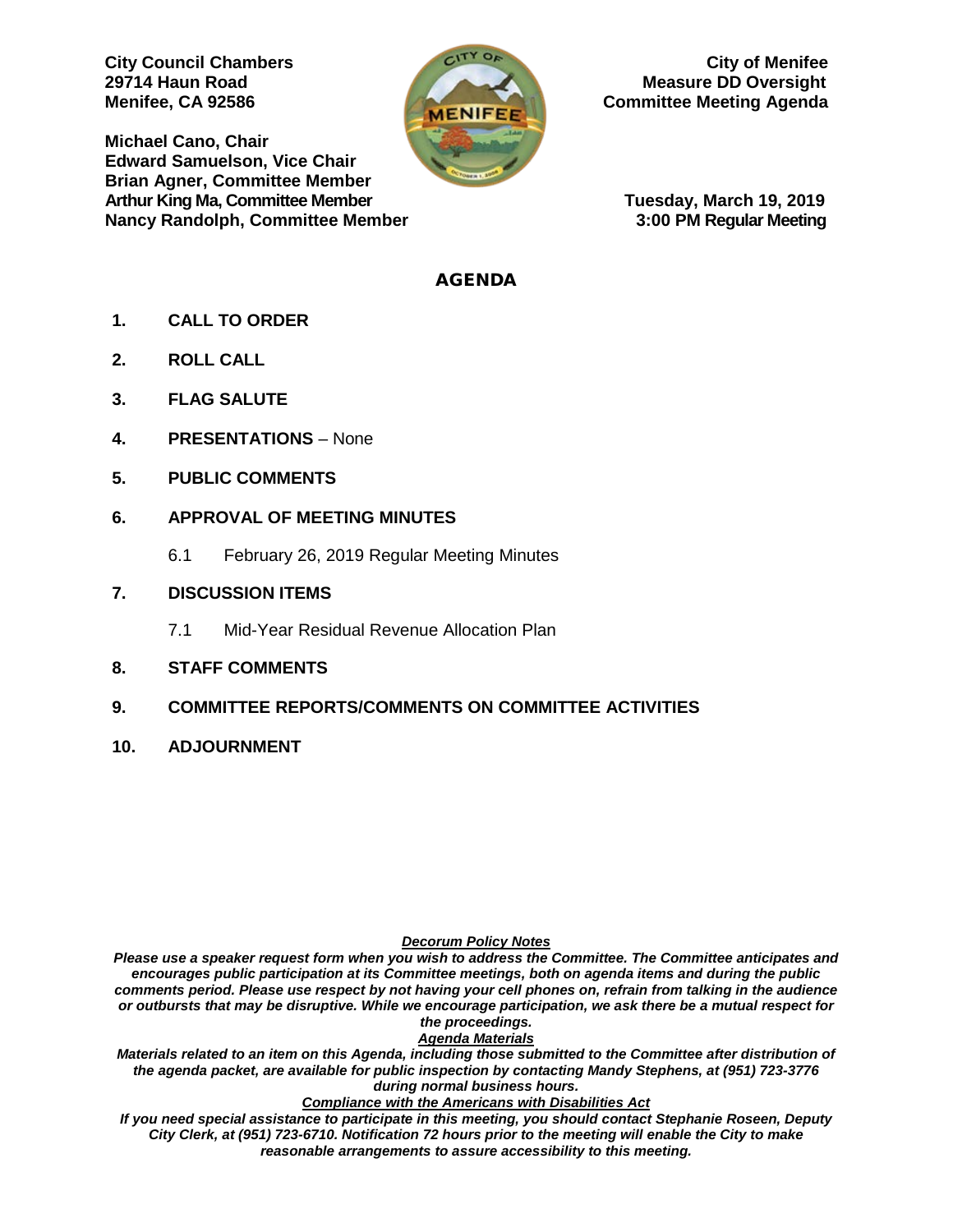**City Hall Council Chambers 29714 Haun Road Menifee, CA 92586** 

**Michael Cano, Chair Edward Samuelson, Vice Chair Brian Agner, Committee Member Arthur King Ma, Committee Member Tuesday, February 26, 2019 Nancy Randolph, Committee Member** 



**City of Menifee Measure DD Oversight Committee Meeting Minutes**

### **Minutes**

## **1. CALL TO ORDER**

Chair Michael Cano called the meeting to order at 4:02 p.m.

## **2. ROLL CALL**

Executive Assistant Mandy Stephens called roll. Present were: Brian Agner, Nancy Randolph, Edward Samuelson and Michael Cano. Absent was: Arthur King Ma

## **3. FLAG SALUTE**

Chair Cano led the flag salute.

## **4. PRESENTATIONS**

There were no presentations.

## **5. PUBLIC COMMENTS**

There were no public comments.

### **6. APPROVAL OF MEETING MINUTES**

6.1 January 08, 2019 Regular Meeting Minutes

There were no modifications to the minutes and they were accepted 3-0-1 (Ma absent, Agner abstain).

### **7. DISCUSSION ITEMS**

7.1 Review and Discuss Mid-Year Measure DD Revenue, Expenditures, and Projects to Date

Assistant City Manager Jeff Wyman forwarded a memo to the Committee prior to the meeting to reflect a change in the mid-year proposed adjustment. The initial amount showed \$1.5 million but the actual amount was \$1.1 Million.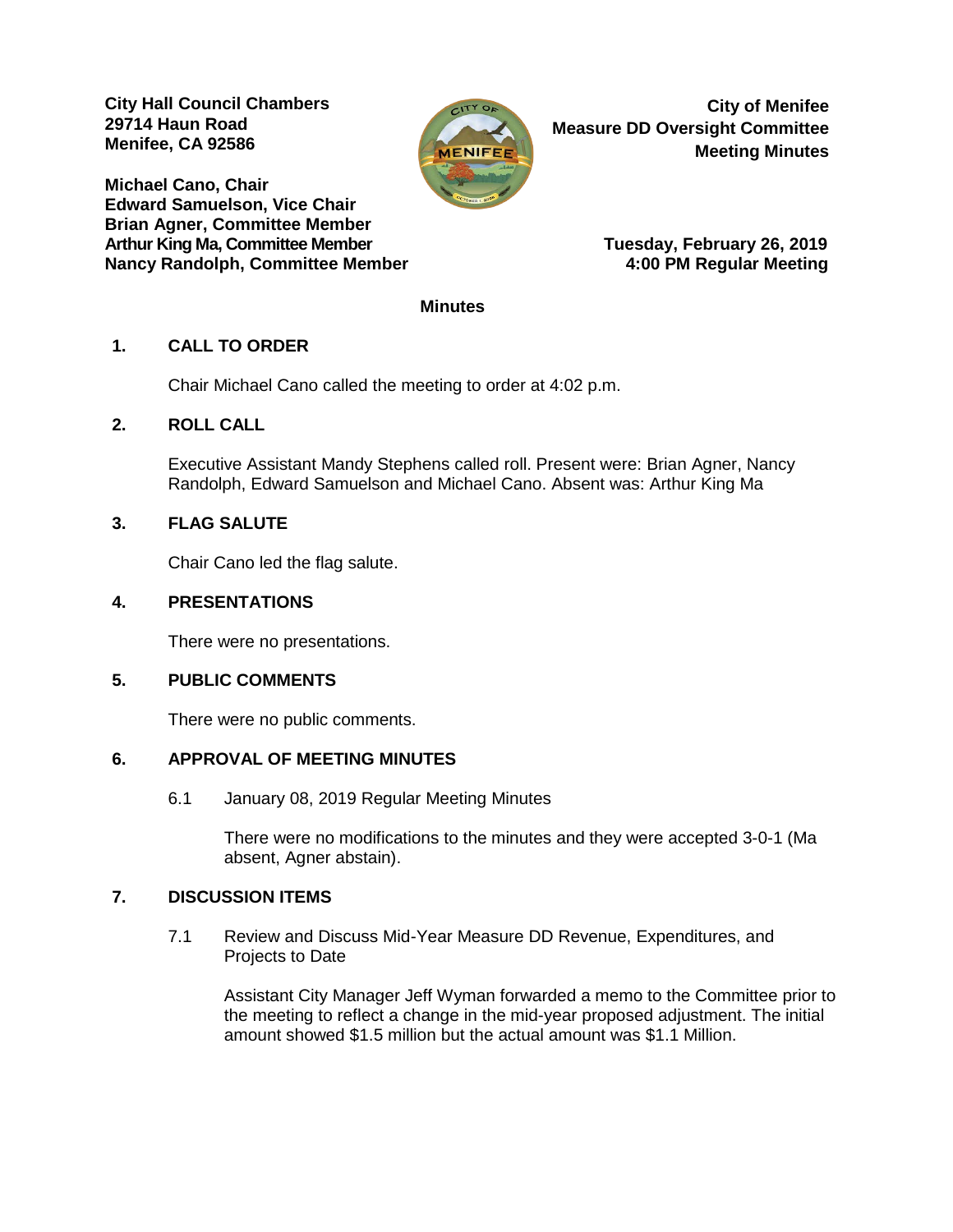Interim Finance Director Wendy Preece reviewed the mid-year budget for fiscal year 2018/2019 and went over the line items for public safety and road and traffic improvements.

Code Enforcement Director Colin McNie gave an update on code enforcement positions. The new Code Enforcement Manager will begin on March 4, 2019. Two Code Enforcement Officer positions were already filled last year.

Mr. Wyman reported on the ongoing budget items for the Sheriff Department, the new Menifee Police Department and the Fire Department.

City Engineer/Public Works Director Jonathan Smith reported on CIP projects that have been completed using Measure DD funds, which included: Scott Road Interchange, various street resurfacing, medians, traffic signals and guardrails.

Committee Member Agner asked about a missing link sidewalk by the Wendy's on McCall Blvd. Mr. Smith said he would look into that area.

Committee Member Randolph asked questions about the square mileage of the city. Mr. Smith said it was 46.6 square miles and Mr. Villa said there was no sphere of influence.

Committee Member Samuelson asked about incomplete projects, including Bradley Road. Mr. Smith and Mr. Villa explained how there is a budget for the CIP that spans 5 years and that projects are categorized. In the case of Bradley Road, it is a fully designed project but it is not fully funded.

Mr. Wyman gave a recap of the presentation, referring to page 3 which shows the total current budget of \$12 million. He said finance is working on the fiscal year 2019/2020 budget and the Measure DD Committee will meet again before it goes to City Council.

Committee Member Samuelson asked how Code Enforcement plans to deploy their Code Enforcement officers. Mr. McNie said that there would be one per district (4 in total) and one officer that would be a rover or possibly work on abandoned vehicle abatement. He also gave a description of the abandoned vehicle abatement program.

Chair Cano asked about an update regarding CalPERS retirement. Mr. Wyman said there was still no finalized agreement and the City is still looking at the different cost levels.

### **8. STAFF COMMENTS**

City Manager Armando Villa informed the committee that he would be taking part in a Facebook live interview with Menifee 24/7 and would be answering questions posed by residents and Menifee 24/7. He believed that one of the topics covered would be Measure DD funds and how they are spent. Mr. Villa informed the committee that he would encourage Menifee 24/7 to talk to the committee so they could give their own views on Measure DD and how the funds are being used.